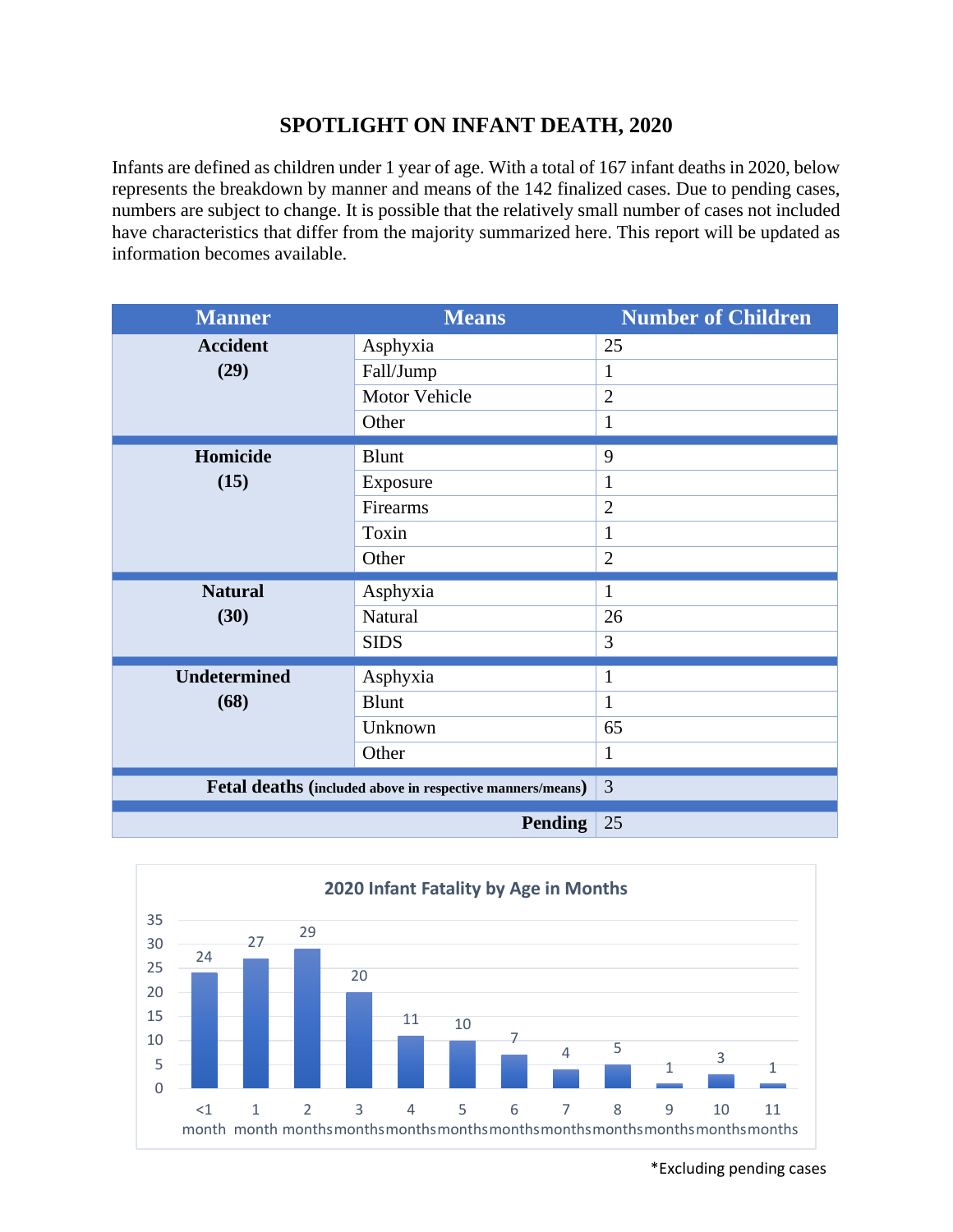## **Infant Unsafe Sleep Fatalities**

Of the total number of finalized infant fatalities in 2020, circumstances in which the certifying pathologist expressed concern for the infant's sleep space or position as a risk in the fatality are noted below. Infants in a potentially compromising sleep space constituted 63% of all infant fatalities throughout the year with a total of 89 deaths.



To break down these potential sleep related infant fatalities further:

Among the infant accident sleep related deaths, 17 of the 26 deaths were in a co-sleeping environment.

Among the undetermined sleep related deaths, 46 of the 63 deaths were in a co-sleeping environment.

This makes for a total of 63 potential co-sleeping related fatalities. An additional 26 infants were in other unsafe sleep environments such as extra items in the crib, an unsafe sleep location (adult bed, on pillow(s), on couch, etc.).

|                                                     | <b>Accidental Manner</b><br>deaths | <b>Undetermined Manner</b><br>deaths |
|-----------------------------------------------------|------------------------------------|--------------------------------------|
| Co-sleeping at time of death                        | 17                                 | 46                                   |
| Other potential unsafe sleep<br>environment related |                                    | 17                                   |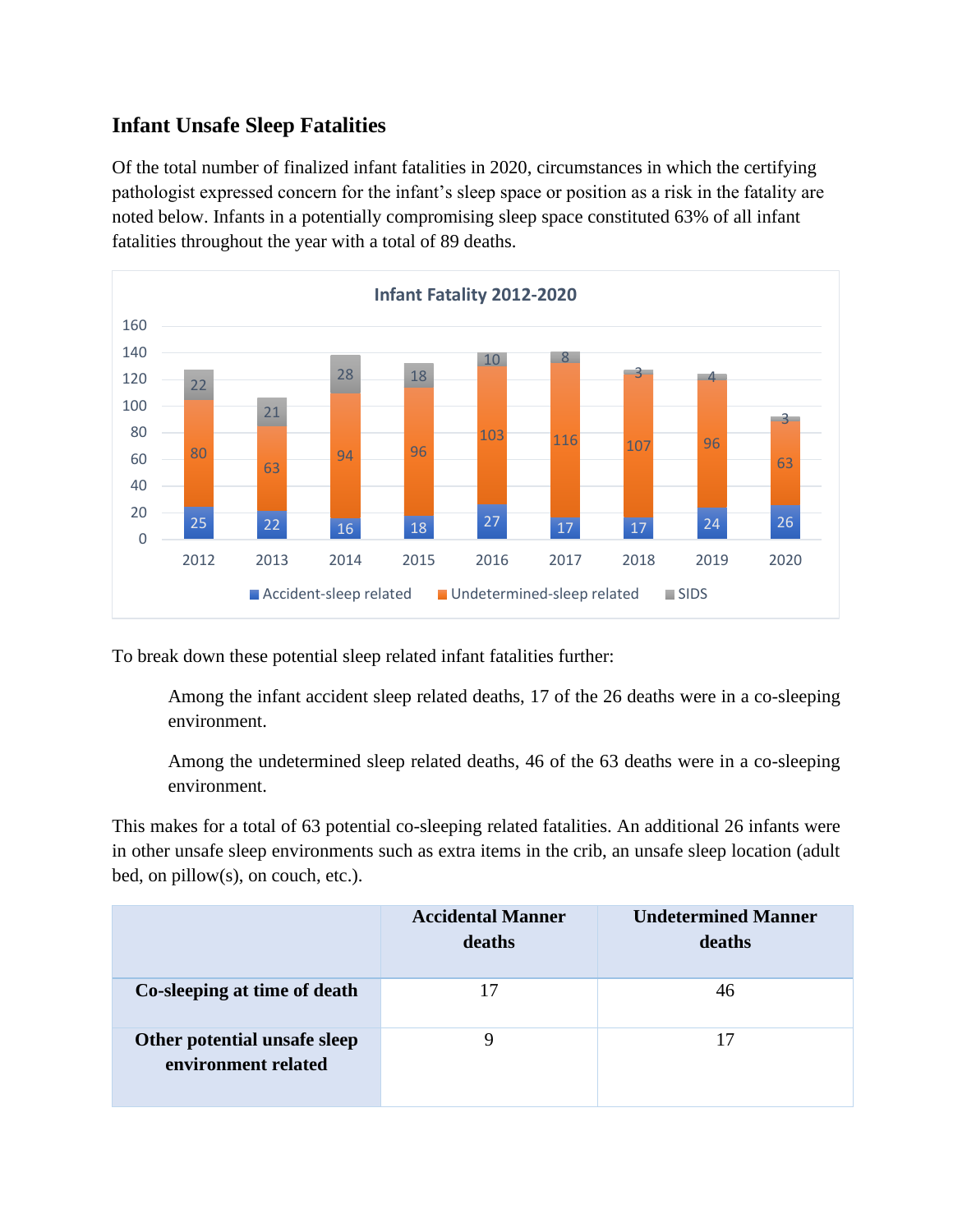

Below represents the total number of accident manner infant unsafe sleep fatalities with a breakout of co-sleeping from the total for each manner. Once again, due to pending cases, numbers are subject to change. This report will be updated as information becomes available.



SIDS deaths are not considered under unsafe sleep environments, however, for comparison, the graph below compares co-sleeping to other unsafe sleep environments over the years 2015-2017.